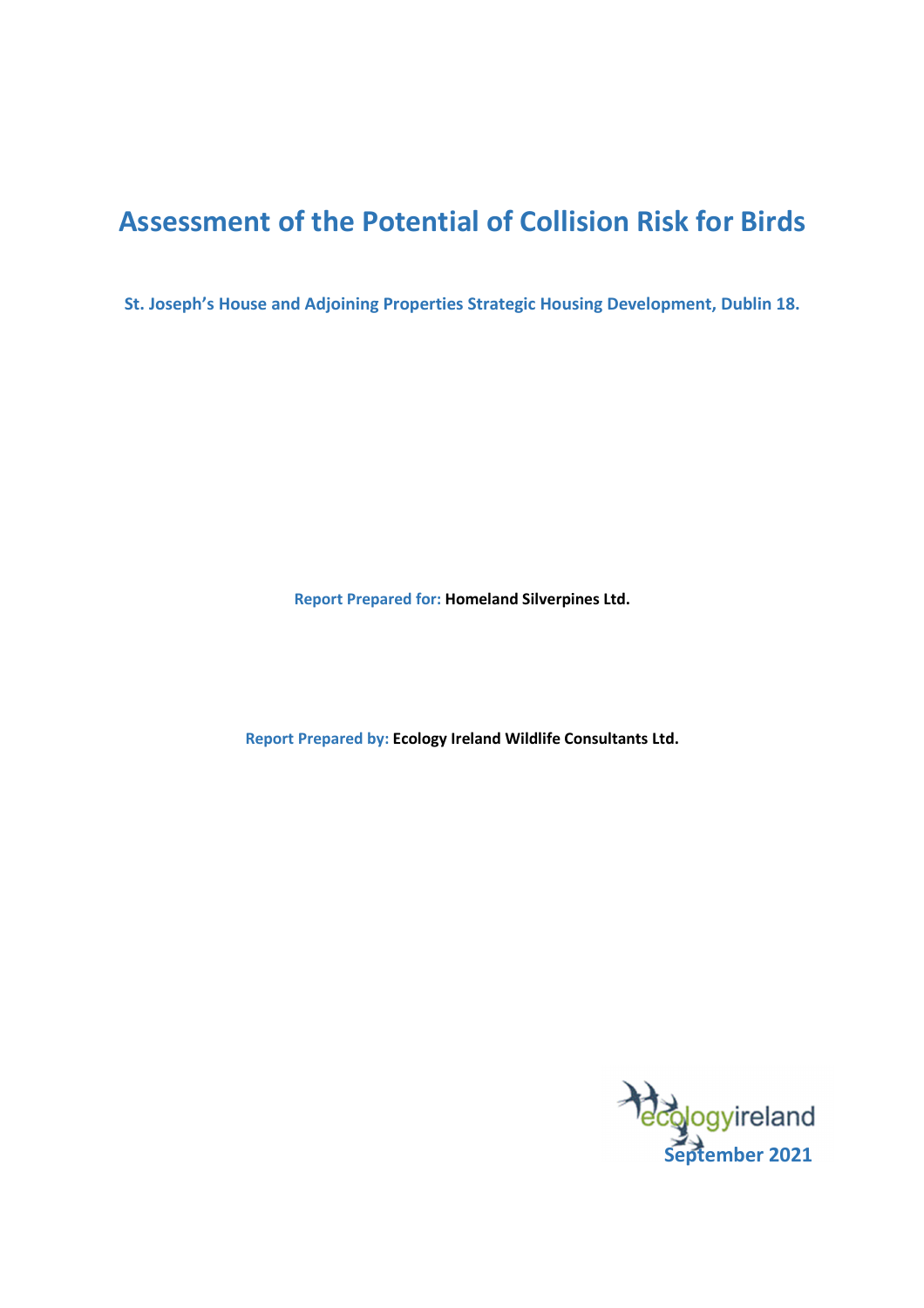## 1. Introduction

Homeland Silverpines Ltd. commissioned Dr. Gavin Fennessy of Ecology Ireland Wildlife Consultants Ltd. to consider the potential for bird collision at a proposed strategic housing development "St. Joseph's House and Adjoining Properties SHD" on the Leopardstown Road in Dublin 18.

Dr Fennessy is a professional ecologist with over 20 years' of experience in consultancy. He is the Managing Director of Ecology Ireland Ltd. which he established in 2011. Dr Fennessy has a background in Ornithology and carried out Post-Doctoral Research on Bird Strike Hazard, collision risk management and bird avoidance behaviour. Dr Fennessy is a member of the National Bird Strike Committee and has been retained by Dublin Airport Authority to advise on bird hazard management at the airport. Dr Fennessy is additionally a member of the Policy Group of the Irish section of the Chartered Institute of Ecology & Environmental Management.

## 2. Assessment

### 2.1 Background to Bird Collision Risk

At the outset it is acknowledged that any above ground structure, including the proposed buildings pose a potential collision risk to birds. However, this risk needs to be explored and understood in relation to the proposed development site and the ecology of the species of interest in this part of Ireland.

There is a distinction between locally commuting birds and long-distance migration flights. Birds, including many wintering waterbirds typically fly at altitudes in excess of 600m above ground level when on migration and should have negligible direct risk of collision with man-made structures. Migration of birds in Ireland in the spring and autumn is concentrated mainly on the coast. In spring small songbirds, mainly flying at night, arrive on the South and East coasts and then spread throughout the country, while migrant birds on passage tend to continue northwards along the East coast. At the same time of year, large numbers of seabirds return from the open seas to coastal cliffs and offshore islands to breed. In autumn, songbirds from Iceland/Greenland, Scotland, Scandinavia etc. arrive in large numbers along the North and North-West coasts and concentrations are again found on the South-East coasts as some bird species depart from the country. Numbers on passage are far greater in autumn than in spring. The largest concentrations of wading birds are found mainly in the larger estuaries all around the coast in spring and autumn, although some species (e.g. Curlew) are found in substantial concentrations at a number of inland sites. The main migratory arrivals in Autumn are on the North and North-West coasts and on the East coast. Swans and Geese are tracked migrating at height of greater than 750m above ground on these coasts in October and November and again from the end of February to the end of April (Irish Aviation Authority, Integrated Aeronautical Information Package).

There is a lack of hard data on collision mortality rates of birds with buildings in Ireland. Much of what is known in relation to such mortality events is related to mass mortality of birds with tall structures in major urban centres in North America. For many reasons, it would be unsafe to extrapolate from events on a different continent, where the scale of the bird migration and the cities in question are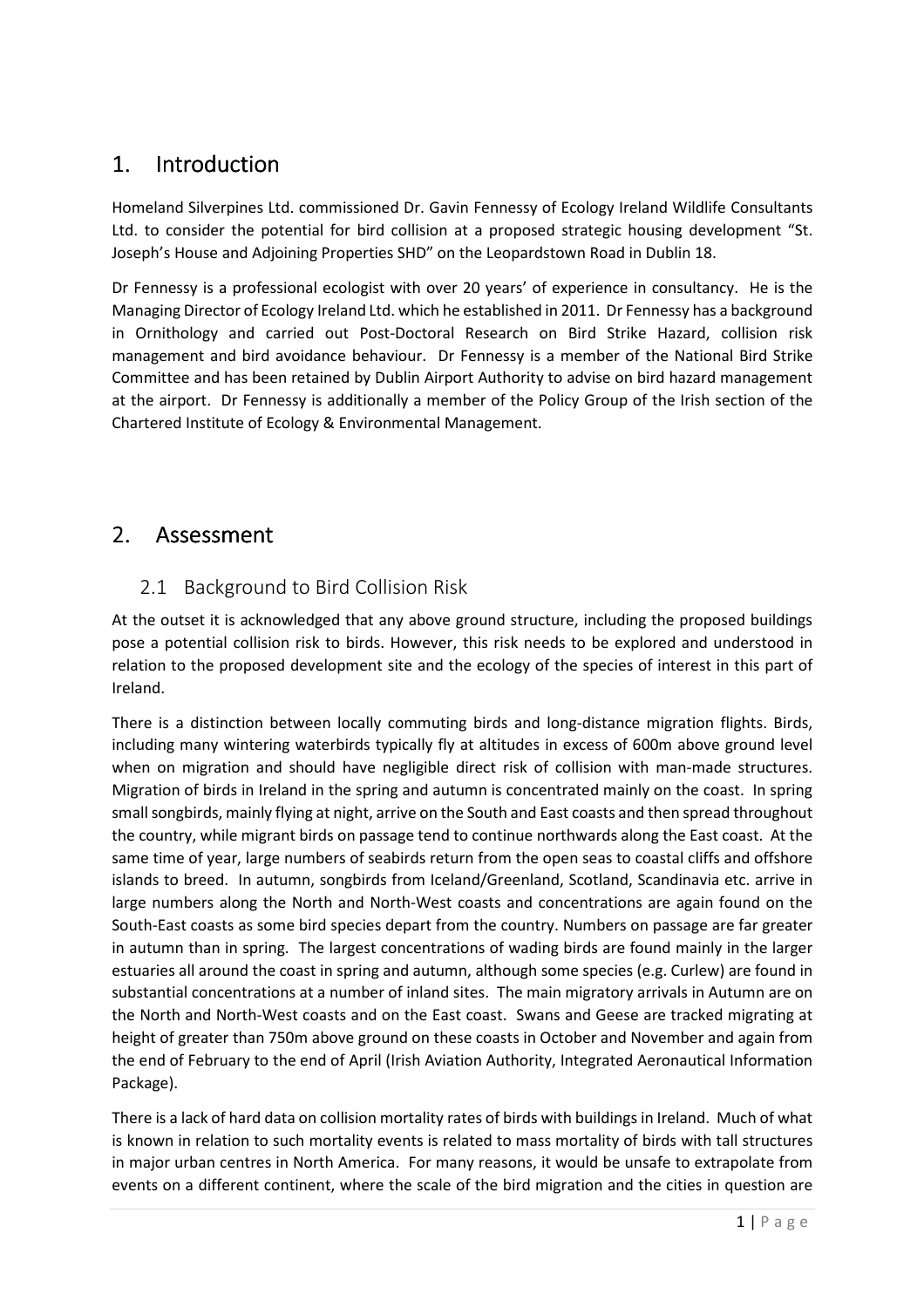not readily comparable to the current project. Even the estimates of bird mortality with buildings quoted for parts of the world where there is some collected data, are crude relying on many underlying assumptions.

It is known and it is accepted that birds collide with buildings. It is also known that many of these collisions actually take place by day when migratory birds attracted in by the city-lights are disoriented and collide with structures as they seek to navigate the novel surroundings the following morning (https://www.massaudubon.org/learn/nature-wildlife/birds/bird-window-collisions). Buildings and indeed any above ground structure (e.g. Pylons, Cables, Wind Turbines) may present a certain collision risk. Some bird collisions with buildings will result in mortality, others will not. Some birds will fall victim to predation post-collision, while stunned. There is obvious difficulty in collating accurate figures of bird mortality with buildings. However, there has been a lack of mass mortality events reported in this country. It is highly unlikely that were such events commonplace that they would go unreported. It is much more likely, as is the case with wind turbines where bird mortality rates are monitored, that birds collide with tall buildings at a relatively low rate. The Bird Migration Atlas (Wernham *et al*. 2002) to which Dr. Fennessy contributed, examined the main reported sources of bird mortality based on returns of bird-rings. For many species, the most significant sources of mortality were associated with cats and cars. Cats alone have been estimated to be responsible for the deaths of up to 4 billion birds annually in the USA (Loss *et al*. 2013).

### 2.2 St. Joseph's House and Adjoining Properties SHD

The applicant has supplied detailed site plans and computer-generated imagery showing the nature and extent of the proposed development within the receiving environment. In addition, the applicant has supplied details of the material finish and lighting design of the proposed development. As well as the refurbishment of St. Joseph's House (2-storeys) we understand the project will involve the construction of five blocks of apartments ranging in height from 3-10 storeys.

We have been asked to consider and comment on the prospect of bird collisions with the new buildings especially in the context of any Special Conservation Interest species that may occur locally.

Birds on migration are unlikely to collide with the proposed structures, which are relatively low relative to the typical altitude at which birds migrate and several kilometres inland from the coast in a builtup urban area. The bird populations somewhat more likely to be potentially affected by the presence of any relatively tall building are those that are present locally, commuting between feeding and roosting sites. The proposed SHD site is setback from the coast and major watercourses and is located in an urban centre illuminated at night. The visibility of structures in the urban environment would be expected to reduce the likelihood they would be a source of significant collision mortality with birds, even those moving locally in the hours of darkness.

The distribution of the bird species relates largely to their habitat requirements and general ecology. The SCI species for the local SPA sites are mostly wintering wildfowl and wading bird species that occur widely around the coast. The Screening Stage report in support of the Appropriate Assessment (AA) process for this development shows that there are a total of six SPA sites located within 15km of the application boundary. Of these, the closest sites are South Dublin Bay & River Tolka Estuary SPA (004024; 3.3km) and Dalkey Island SPA (004172; 6.7km). None of these conservation sites are proximate to the proposed development site.